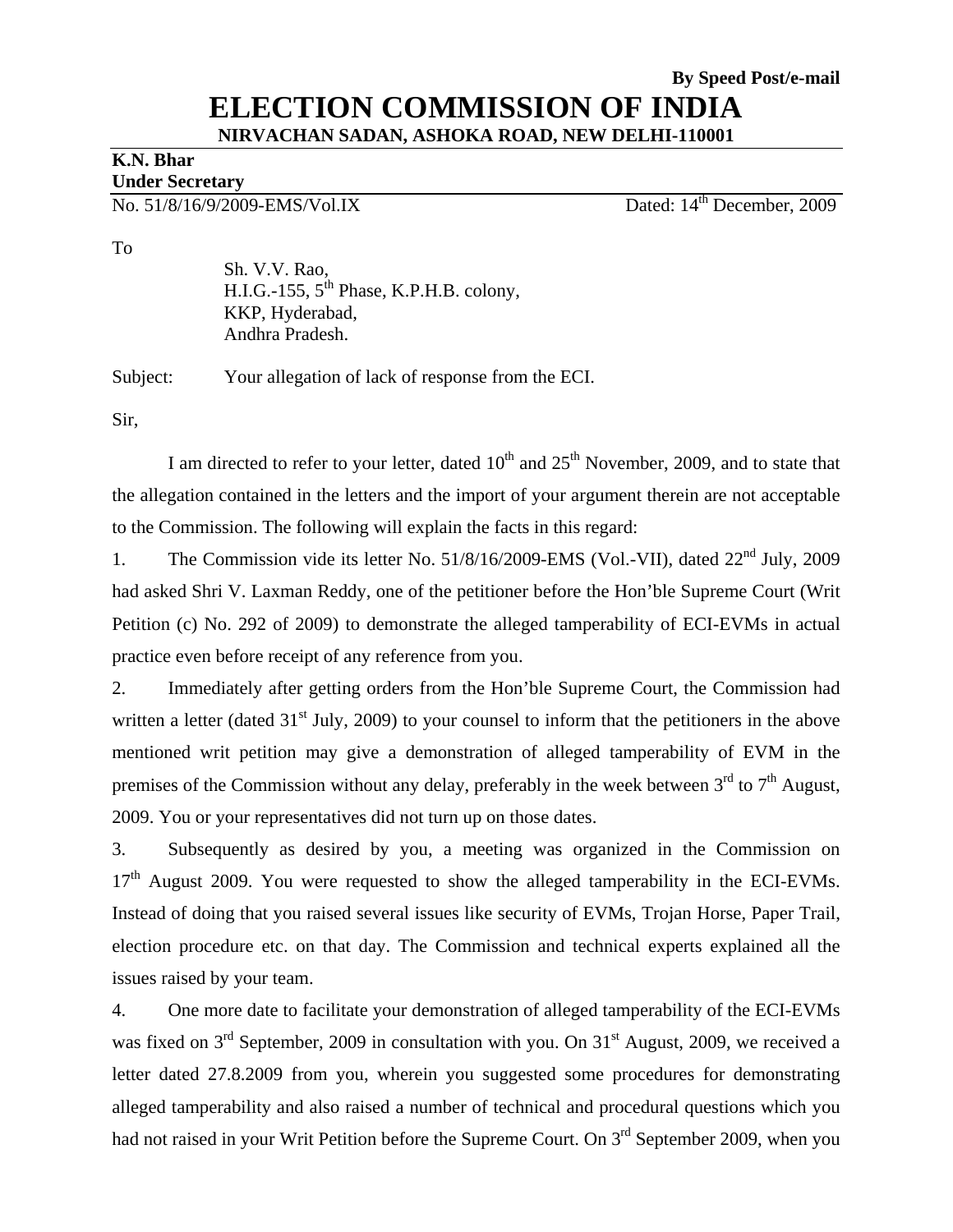visited the Commission at its invitation to demonstrate tamperability, you preferred to raise the points made in your letter dated 27.8.2009. The Commission informed you that the issues raised in your said letter would be examined after obtaining necessary details from the manufacturers and expert committee. The Commission again requested you to give a demonstration of alleged tamperability on the same day i.e.  $3<sup>rd</sup>$  September, 2009 itself. But, as you are aware, your team did not demonstrate any tamperability. Your team opened the machine, scanned the interior and took some inside measurements, to which the manufacturers objected on the ground of the risk of duplication or counterfeiting.

5. In view of the foregoing, the allegation leveled in your letter that the demonstration process which your team began on  $3<sup>rd</sup>$  September, 2009 was halted abruptly by the Commission's officials does not have any factual basis whatsoever and hence is rejected. The Commission has been fully engaged in meeting its primary constitutional obligation of holding elections to various State Assemblies in the past few months needing its full time attention and not allowing it to attend to other issues, which could wait for a while.

The Commission has now decided to offer you one more chance to demonstrate alleged tamperability of EVMs as available in the field as a final response to your allegations of tamperability of EVMs. Please confirm at the earliest one of the days and the time of yours convenience between  $29<sup>th</sup>$  to  $31<sup>st</sup>$  December, 2009, when you can come to the premises of the Commission to demonstrate alleged tamperability of ECI-EVMs. As regards your suggestions related to procedures for demonstration of tamperability in your letter dated  $27<sup>th</sup>$  August, 2009, the Commission's response in the matter is given in the Annexure.

Yours faithfully,

**(K.N. Bhar)**